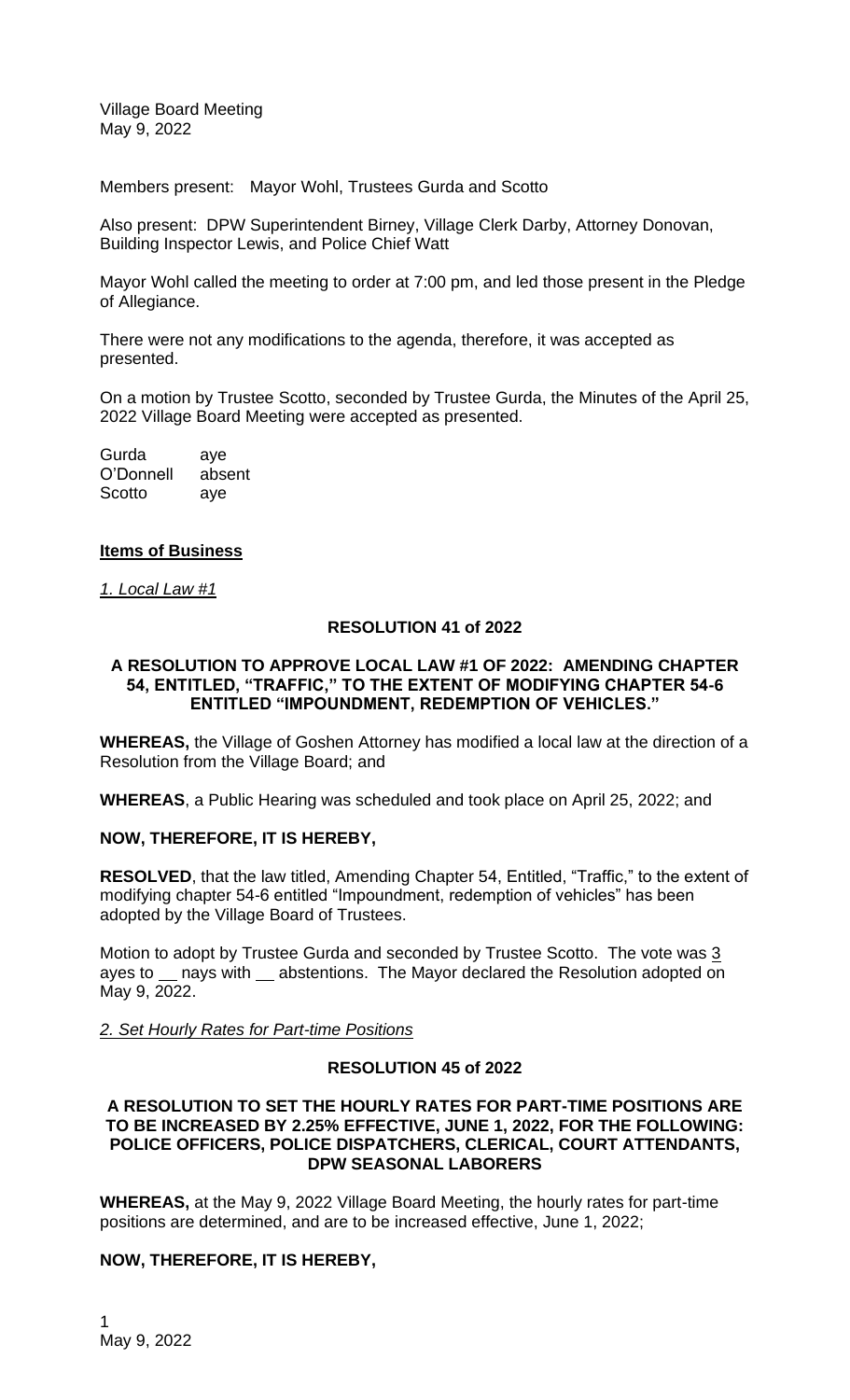**RESOLVED**, the Village Board approves the hourly rates for part-time positions to be increased by 2.25% effective, June 1, 2022, as follows:

- Police Officers
- Police Dispatchers
- Clerical
- Court Attendants
- DPW Seasonal Laborers

Motion to adopt by Trustee Scotto and seconded by Trustee Gurda. The vote was 3 ayes to nays with abstentions. The Mayor declared the Resolution adopted on May 9, 2022.

#### *3. Accept NYS Water Infrastructure Improvement Grant*

# **RESOLUTION 46 of 2022**

#### **A RESOLUTION TO ALLOW THE VILLAGE OF GOSHEN TO ACCEPT THE NYS WATER INFRASTRUCTURE IMPROVEMENT GRANT FOR \$3 MILLION, AND ALLOW THE MAYOR TO SIGN THE ACCEPTANCE LETTER FOR THE GRANT**

**WHEREAS,** a letter was received from Maureen A. Coleman, President and CEO of NYS Environmental Facilities Corporation dated April 25, 2022; and

**WHEREAS**, the letter notified the Village of Goshen that they had been awarded a \$3,000,000 NYS Water Infrastructure Improvement (WIIA) Grant for a filtration plant upgrade; and

**WHEREAS**, the Village of Goshen would like to accept this grant and the conditions set forth in the letter;

# **NOW, THEREFORE, IT IS HEREBY,**

**RESOLVED**, the Village Board approves the acceptance of the NYSWIIA Grant for \$3,000,000;

and it is further

**RESOLVED**, the Village Board approves Mayor Wohl to sign the acceptance letter of the grant.

Motion to adopt by Trustee Scotto and seconded by Trustee Gurda. The vote was  $3/2$ ayes to nays with abstentions. The Mayor declared the Resolution adopted on May 9, 2022.

*4. Hire Full-time Police Officer*

# **RESOLUTION 47 of 2022**

# **A RESOLUTION HIRING FULL-TIME POLICE OFFICER TYLER GENNARELLI**

**WHEREAS,** there is a full-time vacancy for a police officer available at the Village of Goshen Police Department; and

**WHEREAS**, there is a sense of urgency to hire from a certified list as a result of an anticipated personnel shortage; and

# **NOW, THEREFORE, IT IS HEREBY,**

**RESOLVED,** that the Village Board of the Village of Goshen hereby accepts the hiring of Tyler Gennarelli,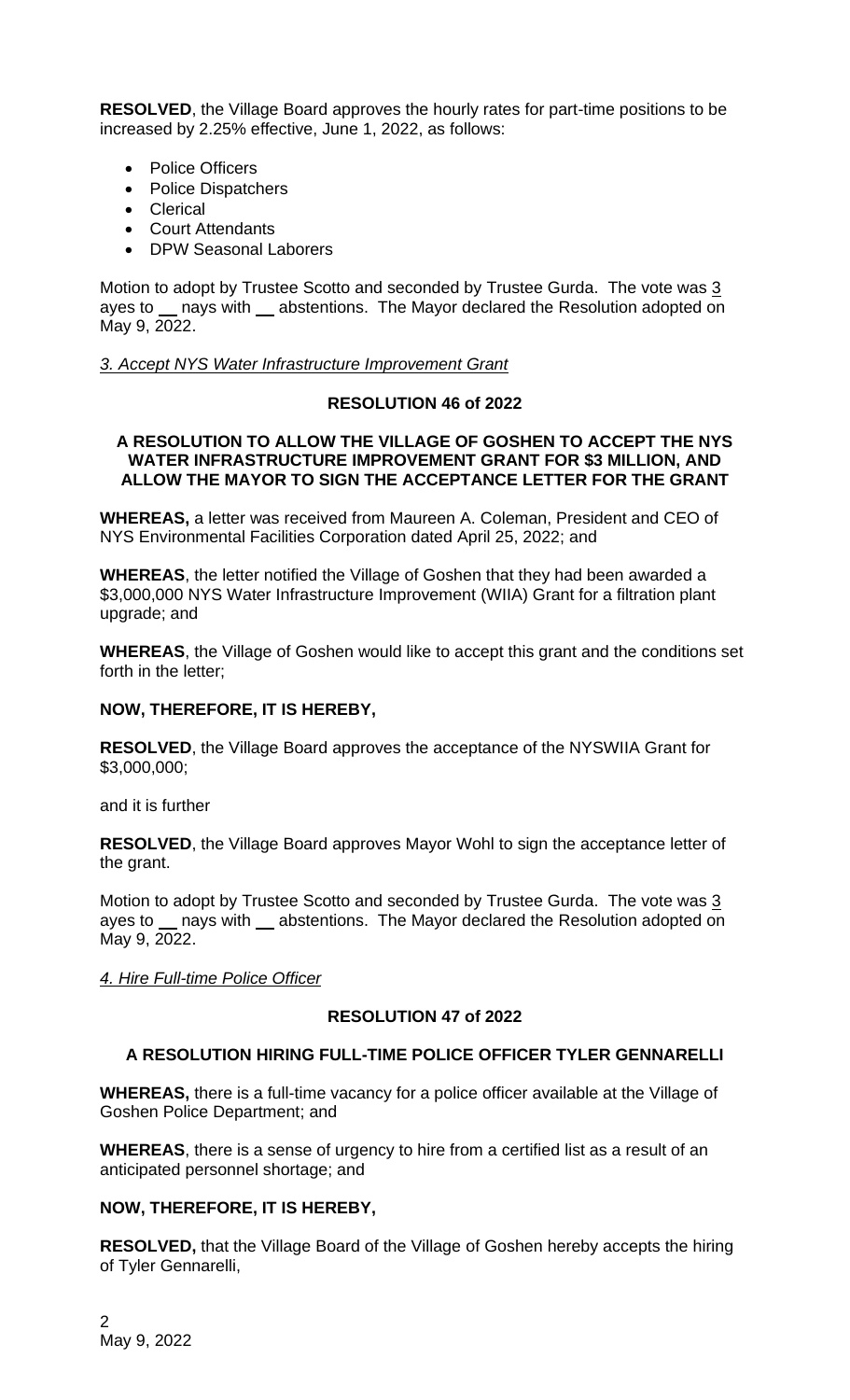and it is further

**RESOLVED**, that the hiring of the above individual is specifically subject to the following:

- 1. An annual salary of \$76,160.00;
- 2. Pending satisfactory completion of pre-employment paper work, and physical and psychological testing;
- 3. This appointment includes a maximum probationary period of 18 months.

Motion to adopt by Trustee Gurda and seconded by Trustee Scotto. The vote was 3 ayes to nays with abstentions. The Mayor declared the Resolution adopted on May 9, 2022.

# *5. Recipient of 2022 Scholarship*

# **RESOLUTION 48 of 2022**

#### **A RESOLUTION ANNOUNCING THE RECIPIENT OF THE 2022 VILLAGE OF GOSHEN SCHOLARSHIP**

**WHEREAS,** there is available funding from the Orange County Community Development Block Grant Program in the amount of \$2,000.00; and

**WHEREAS**, the recipient is chosen based on academics, community service and financial need; and

**WHEREAS**, applications were received and reviewed by the Mayor and Village Clerk; and

# **NOW, THEREFORE, IT IS HEREBY,**

**RESOLVED,** that the Village Board of the Village of Goshen hereby awards the 2022 Village of Goshen Scholarship to

Motion to adopt by Trustee Gurda and seconded by Trustee Scotto. The vote was 3 ayes to \_\_ nays with \_\_ abstentions. The Mayor declared the Resolution adopted on May 9, 2022.

# *6. Amend Fee Schedule*

# **RESOLUTION 49 of 2022**

#### **A RESOLUTION TO AMEND THE FEE SCHEDULE TO ESTABLISH THE FOLLOWING FEES: IMPOUNDMENT: \$150.00 DAILY STORAGE: \$75.00**

**WHEREAS,** the current fee schedule does not include fees for towing and daily storage; and

**WHEREAS**, the Village Board made the decision to include and set the fee schedules for impoundment and storage; and

# **NOW, THEREFORE, IT IS HEREBY,**

**RESOLVED,** that the Village Board of the Village of Goshen hereby amends the fee schedule to establish and set the following fees: Impoundment \$150.00 and Daily Storage \$75.00.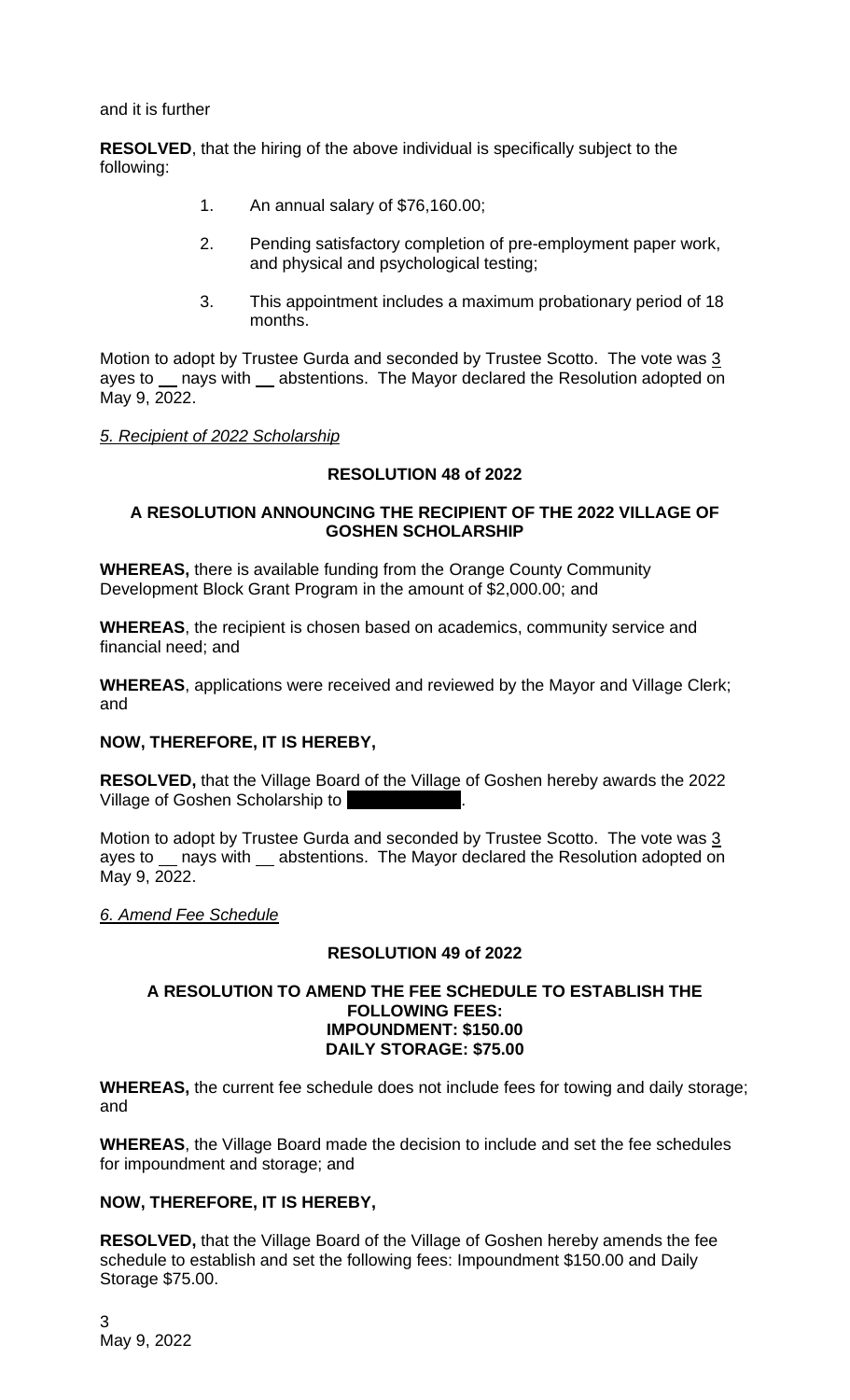Motion to adopt by Trustee Gurda and seconded by Trustee Scotto. The vote was 3 ayes to \_\_ nays with \_\_ abstentions. The Mayor declared the Resolution adopted on May 9, 2022.

*7. Hire Devine Design for Website Update*

# **RESOLUTION 50 of 2022**

#### **A RESOLUTION TO HIRE DEVINE DESIGN TO UPDATE THE VILLAGE OF GOSHEN WEBSITE**

**WHEREAS,** the current Village of Goshen website is outdated, difficult to navigate, and non-ADA compliant;

**WHEREAS**, web design companies were researched for their ability and completed websites;

# **NOW, THEREFORE, IT IS HEREBY,**

**RESOLVED,** that the Village Board of the Village of Goshen hereby hires Devine Design for the following services:

- Website accessibility **\$490/year**
- Website investment (building/updating/redesign) \$5,600
- Monthly security updates **\$120/year**
- Website hosting (free for first year) \$200/year
- Basics Update Package **\$1,620/year**
- 

• **Total 1st year cost \$8,030** Motion to adopt by Trustee Scotto and seconded by Trustee Gurda. The vote was 3 ayes to \_ nays with \_ abstentions. The Mayor declared the Resolution adopted on May 9, 2022.

*8. Hire Part-time Police Officer*

# **RESOLUTION 51 of 2022**

# **A RESOLUTION HIRING MICHAEL J. GLICK AS A PART-TIME VILLAGE OF GOSHEN POLICE OFFICER**

**WHEREAS,** a part-time vacancy for a police officer will be available within the Village of Goshen Police Department as of July 4, 2022; and

**WHEREAS**, the candidate has been pre-approved by Orange County Human Resources for employment as a PT Police Officer; and

**WHEREAS**, he will graduate basic training on his own on July 6<sup>th</sup>; and

**WHEREAS**, the Village of Goshen Police Department will sponsor him for 3 weeks of phase 2 basic and then begin his field training; and

**WHEREAS**, a background check has been completed; and

# **NOW, THEREFORE, IT IS HEREBY,**

**RESOLVED,** that the Village Board of the Village of Goshen hereby accepts the hiring of Michael J. Glick, and it is further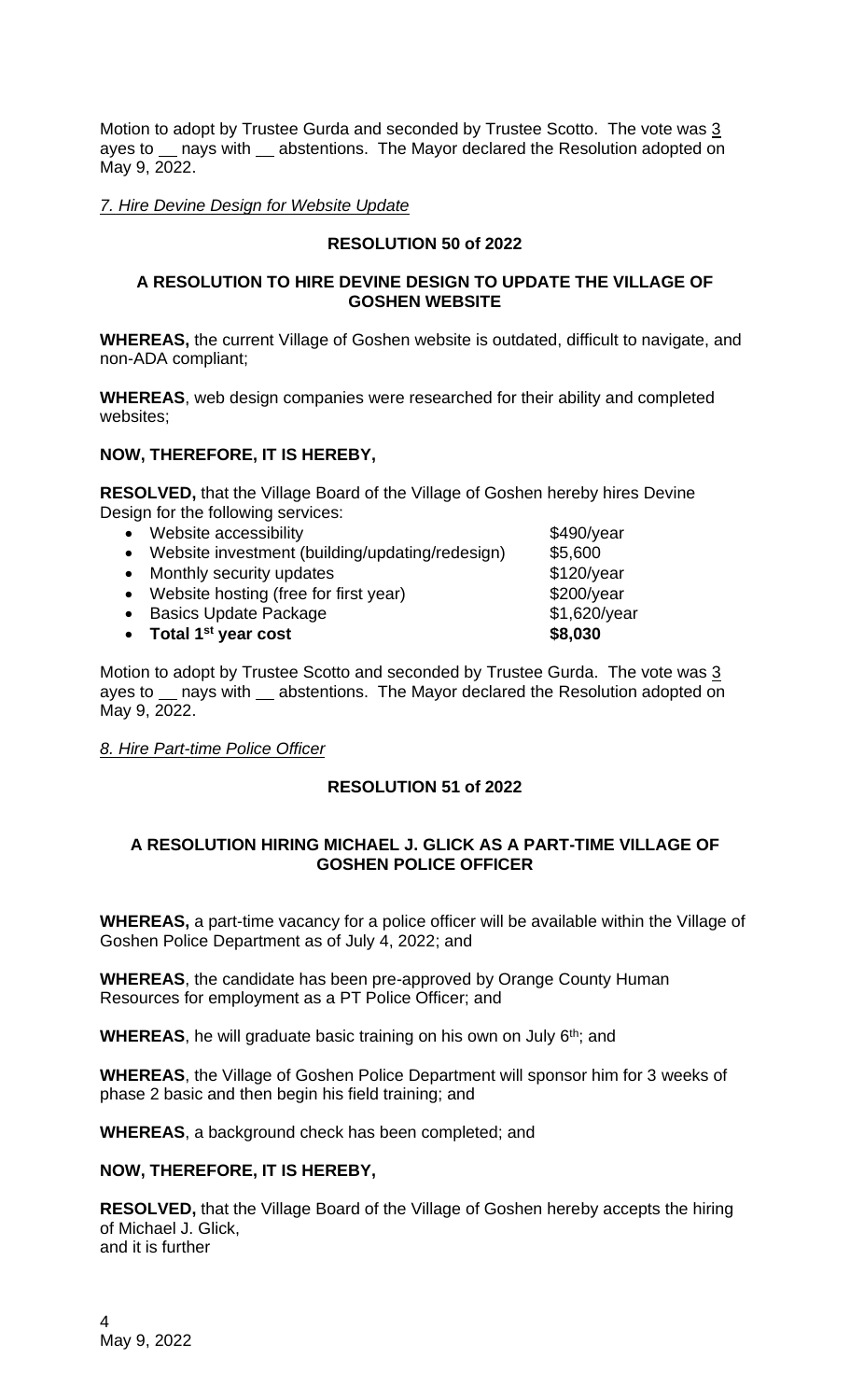**RESOLVED**, that the hiring of the above individual is specifically subject to the following:

- 1. An hourly rate of \$26.01 per hour;
- 2. Pending satisfactory completion of pre-employment paper work, and physical and psychological testing;
- 3. This appointment includes a maximum probationary period of 18 months.

Motion to adopt by Trustee Gurda and seconded by Trustee Scotto. The vote was 3 ayes to nays with abstentions. The Mayor declared the Resolution adopted on May 9, 2022.

# **Department Head Comments**

Building Inspector Lewis discussed the recent Planning Board meeting where Goshen Plaza stated they were conforming pads for tenant use, and Starbucks is an expected tenant. In addition, building permits have been issued for a liquor store, Jenny's Nails, and two gyms. In March and April, 29 building permits were issued, along with 25 certificates of occupancy.

Mr. Lewis expressed he is being proactive with the increase in solar use within the Village. He would like to hold an informational course with selected members of the police and fire departments to discuss how to handle emergency calls where solar power is involved. Mayor Wohl expressed his support of this plan.

In addition, Mr. Lewis provided an update that 1 Police Drive is planned for a 72,000 square foot warehouse, which includes a bakery and manufacturing component, while the owner of 260 Main Street is waiting for additional materials to complete the work. There are two properties that will be demolished; 182 Montgomery Street and 359 Main Street. Lastly, Mr. Lewis would like to review and amend building permit fees. Mayor Wohl agreed and shared that we would follow the same process as recently done with towing fees by repealing the law and adding it to the fee schedule.

DPW Superintendent Birney referenced his Activities Report which covered dates April 26, 2022 through May 09, 2022.

# **ROADS**

- 1. Continued Sweeping of Various Village Streets
- 2. Continued Cleanup and Mulching of Village Parks and Facilities
- 3. Continued Mowing Village Hall, Parks, Fire Department and other Village properties
- 4. Worked on Greenhill Reservoir Renovations to access for Boy Scout camping area; Mr. Birney will be contacting the Boy Scouts to let them know the clean up has been done
- 5. Completed Bulk pickup for Spring Cleanup, Fire Garbage Truck G2
	- a. Mr. Birney elaborated on the fire stating that the crushing of a battery caused the fire, and it would be a good idea to publicize to the community that batteries must be removed prior to disposing
- 6. Planted Trees at both Triangle Park and Village Hall
- 7. Fountain is up and Running
- 8. Worked with O&R removing dead trees on South St and Montgomery Str
- 9. Collected and Maintained Parking Meters
- 10.Started Hot asphalt patching of Village Streets

#### **WATER**

- 1. Completed Fire Hydrant Flushing
- 2. Read Water Meters for June Billing
- 3. Repaired failed fire hydrant on Dikeman Drive

#### **SEWER**

1. Continued Bi-Annual Sewer Jetting of Mains throughout Village